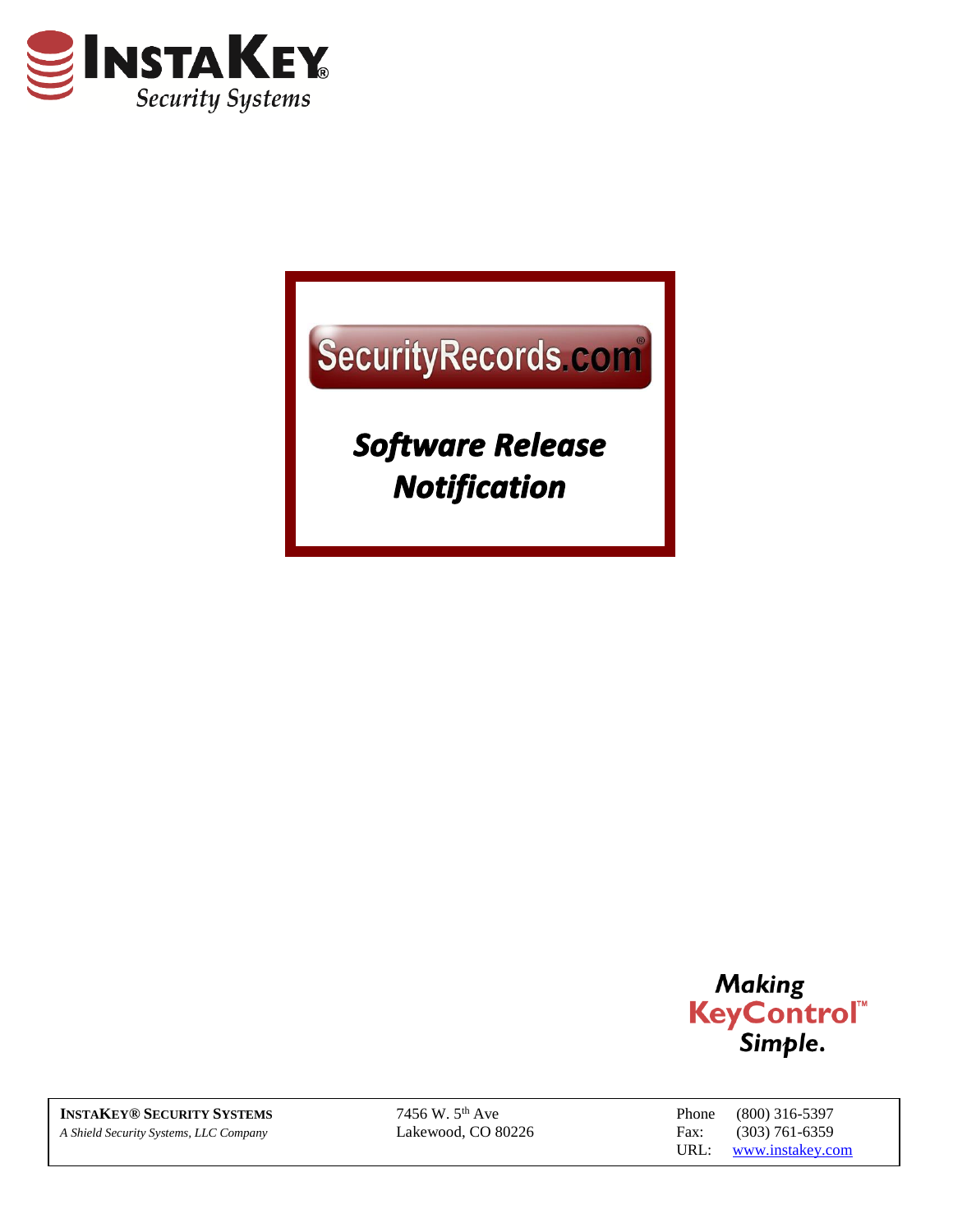

## **Google Chrome – Google Sign-in**

InstaKey® Security Systems has added a new accessibility feature that allows Users to utilize their Google account to sign into SecurityRecords.com® quickly while logged into their Google account. It is required that the Google email address **MUST** be an exact match to an active User's email address published in SecurityRecords.com®.

This new feature works in all internet browsers *EXCEPT* Internet Explorer*,* so we recommend that Users begin using Google Chrome for this feature.

With this change, the SecurityRecords.com® login screen should now appear as you see below (except in Internet Explorer). The Google Sign-in button allows the User to setup single sign on using their Google account. Once the User has signed in, it will automatically sign in to SecurityRecords.com® each time the user comes to the SecurityRecords.com® login page. This will continue to function while the User is logged into the associated Google account.

| <b>SETAKEY</b> |                                                                                                                               | SecurityRecords.com |
|----------------|-------------------------------------------------------------------------------------------------------------------------------|---------------------|
|                | <b>Sign in to Security Records</b>                                                                                            |                     |
|                | Login Name:<br>Protected ID:<br>Login<br>Password:<br>G<br>Sign in                                                            |                     |
|                | US Patents: 7,120,935   7,653,945   7,702,913   7,844,823   7,840,010   7,861,314                                             |                     |
|                | Note: Security Records requires Internet Explorer 7.0+ to operate correctly. Download it here.<br>Forgot Password? Click Here |                     |
|                |                                                                                                                               |                     |

### **How to Setup:**

**Option A:** If you don't have a Google account with an email matching your existing SecurityRecords.com® login, you can easily add a new email profile to your Google ID by creating a new Google account at [www.Google.com.](http://www.google.com/)

#### **Note:**

The email address associated with the Google account **MUST** be an exact match to the User's email address published in SecurityRecords.com®. To make it match, you will need to select the "I prefer to use my current email address" option when entering your associated email address.



I prefer to use my current email address